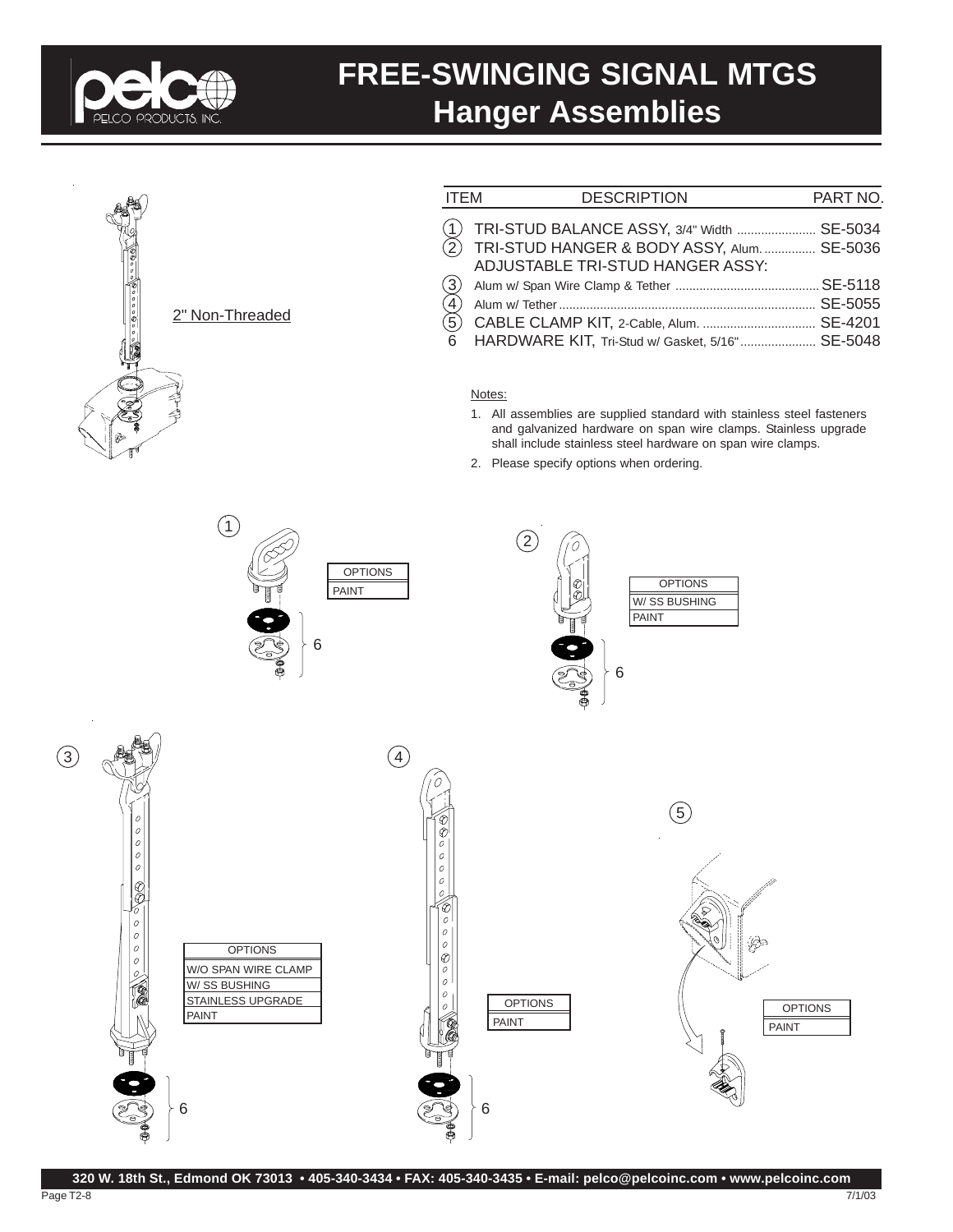

# **FREE-SWINGING SIGNAL MTGS Iron Span Wire, 1½"**







PAINT

ITEM 1-6 OPTIONS STAINLESS UPGRADE

Ø,

7/1/03



|                                         | SPAN WIRE HANGER ASSY:             |  |
|-----------------------------------------|------------------------------------|--|
|                                         |                                    |  |
| (1)<br>(2)<br>(3)<br>(5)<br>(6)         |                                    |  |
|                                         |                                    |  |
|                                         |                                    |  |
|                                         |                                    |  |
|                                         |                                    |  |
|                                         | <b>UPPER &amp; LOWER ARM ASSY:</b> |  |
| $\begin{matrix} 7 \ 8 \ 9 \end{matrix}$ |                                    |  |
|                                         |                                    |  |
|                                         |                                    |  |
|                                         | UPPER ARM ASSY:                    |  |
| 10                                      |                                    |  |
| 11                                      |                                    |  |
| 12                                      |                                    |  |
|                                         | LOWER ARM ASSY:                    |  |
| 13                                      |                                    |  |
| 14                                      |                                    |  |
| 15                                      |                                    |  |
| 16                                      |                                    |  |

ITEM DESCRIPTION PART NO.

#### Notes:

- 1. All assemblies are supplied standard with stainless steel fasteners and galvanized hardware on span wire clamps. Stainless upgrade shall include stainless steel hardware on span wire clamps.
- 2. Please specify options when ordering.





**320 W. 18th St., Edmond OK 73013 • 405-340-3434 • FAX: 405-340-3435 • E-mail: pelco@pelcoinc.com • www.pelcoinc.com**

Page T2-3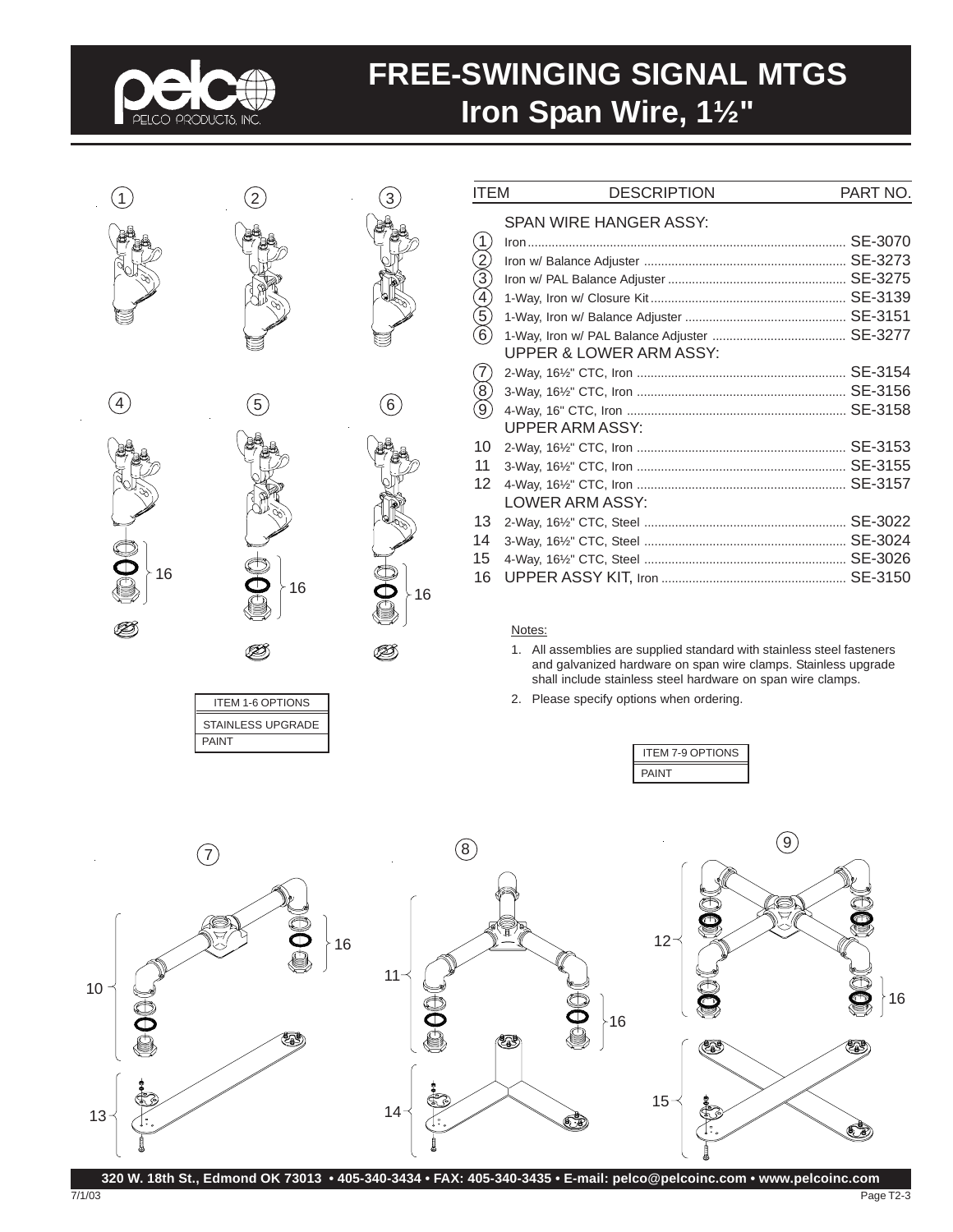

## **FREE-SWINGING SIGNAL MTGS Iron Span Wire, 1½"**



| <b>ITEM</b>                                              | <b>DESCRIPTION</b>                   | PART NO. |
|----------------------------------------------------------|--------------------------------------|----------|
|                                                          | <b>SPAN WIRE ASSY:</b>               |          |
| $\left( \begin{smallmatrix} 1 \end{smallmatrix} \right)$ |                                      | SE-3160  |
| $\sqrt{2}$                                               |                                      |          |
|                                                          | LOWER ARM ASSY:                      |          |
|                                                          |                                      | SE-3162  |
| 3<br>4<br>5                                              |                                      | SE-3163  |
|                                                          |                                      | SE-3164  |
| 6                                                        |                                      | SE-3159  |
| 7                                                        |                                      | SE-3150  |
| 8                                                        | UPPER & LOWER ARM ASSY., 2-Way, Iron | SE-3154  |
| 9                                                        |                                      | SE-3070  |
| 10                                                       |                                      | SE-3022  |
| 11                                                       |                                      | SE-3021  |
|                                                          |                                      |          |

#### Notes:

- 1. All assemblies are supplied standard with stainless steel fasteners and galvanized hardware on span wire clamps. Stainless upgrade shall include stainless steel hardware on span wire clamps.
- 2. Please specify options when ordering.









PAINT ITEM 3-5 OPTIONS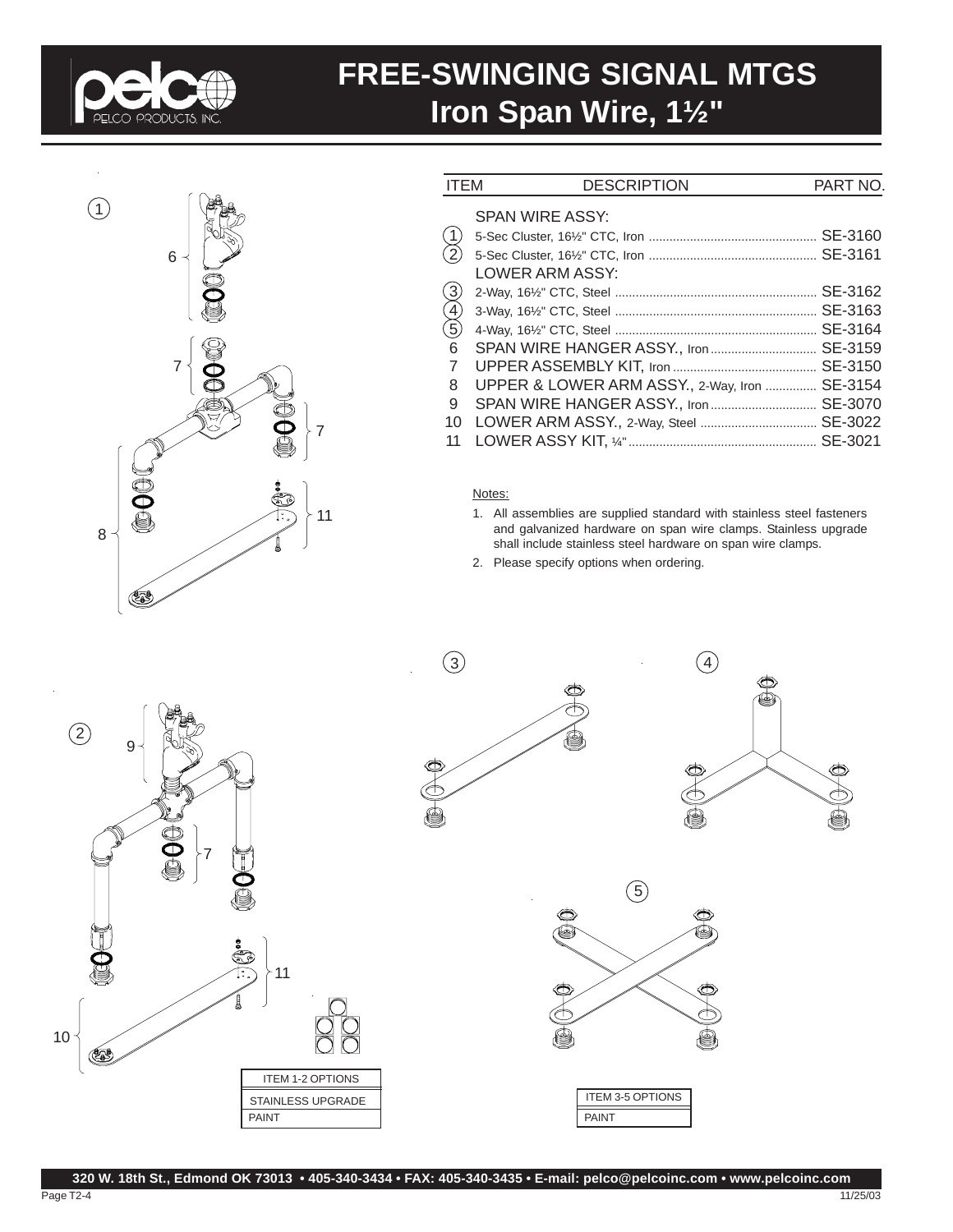

B

PAINT

ITEM 1-6 OPTIONS STAINLESS UPGRADE

## **FREE-SWINGING SIGNAL MTGS Tri-Stud Span Wire**

|     |    |    | <b>ITEM</b>                                                           | <b>DESCRIPTION</b>                                                     | PART NO. |
|-----|----|----|-----------------------------------------------------------------------|------------------------------------------------------------------------|----------|
| 16  |    |    | (2)<br>$\widetilde{3}$<br>$\left( 4\right)$<br>$\left( 5\right)$<br>6 | TRI-STUD WIRE HANGER ASSY:<br>UPPER & LOWER TRI-STUD ARM ASSY:         |          |
|     | 16 | 16 | $\left( 8\right)$<br>$\left(9\right)$                                 | TRI-STUD UPPER ARM:                                                    |          |
| (4) | 5  | 6  | 10                                                                    |                                                                        |          |
|     |    |    | 11<br>12                                                              | SINGLE STUD LOWER ARM:                                                 |          |
|     |    |    | 13                                                                    |                                                                        |          |
|     |    |    | 14                                                                    |                                                                        |          |
|     |    |    | 15                                                                    | <b>HARDWARE KIT:</b>                                                   |          |
|     |    |    | 16                                                                    |                                                                        |          |
| 16  | 16 | 16 | 17                                                                    |                                                                        |          |
|     |    |    |                                                                       | Notes:                                                                 |          |
|     |    |    |                                                                       | 1. All assemblies are supplied standard with stainless steel fasteners |          |

nless steel fasteners and galvanized hardware on span wire clamps. Stainless upgrade shall include stainless steel hardware on span wire clamps.

2. Please specify options when ordering.

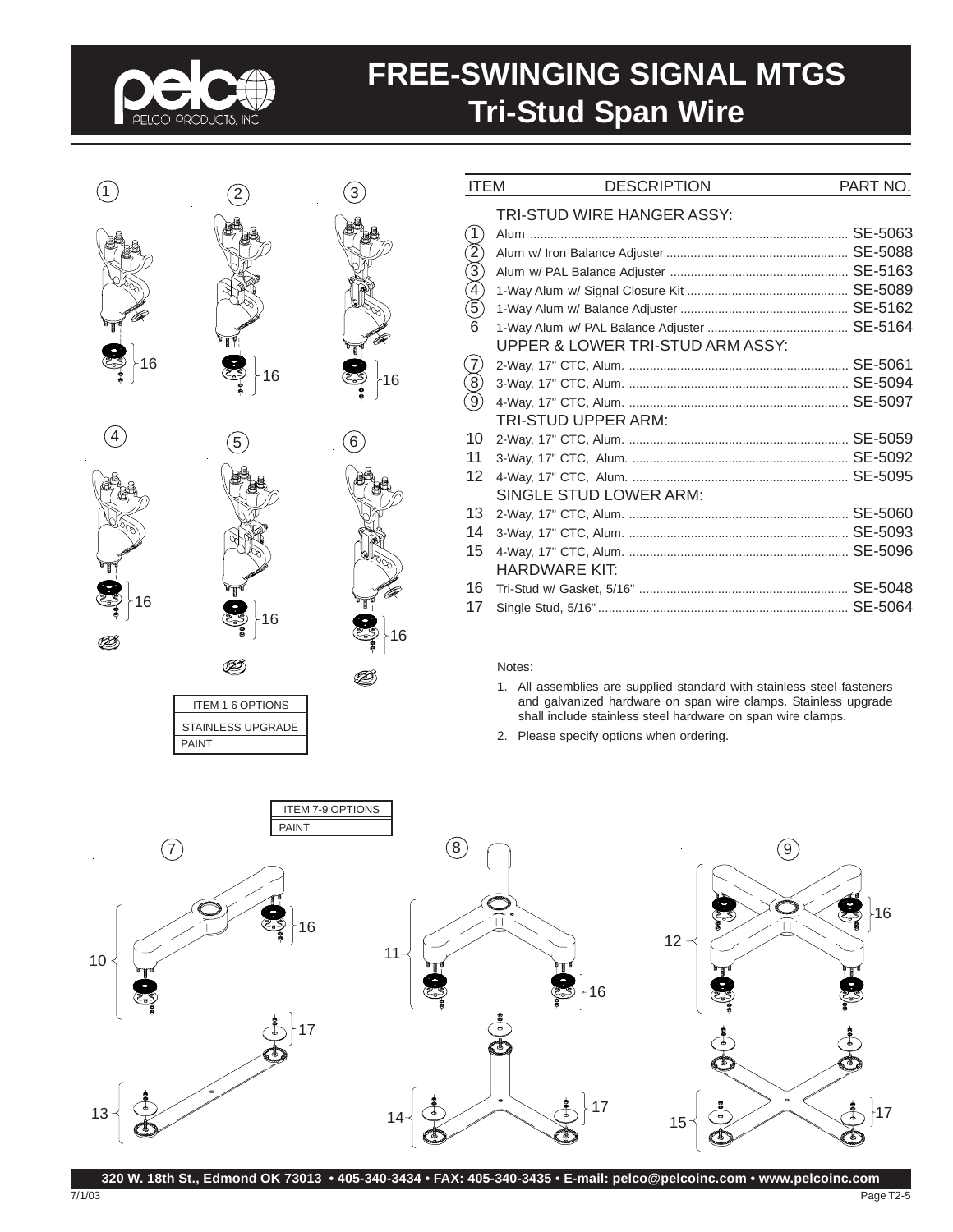

Page T2-6

## **FREE-SWINGING SIGNAL MTGS Tri-Stud Span Wire**



12

10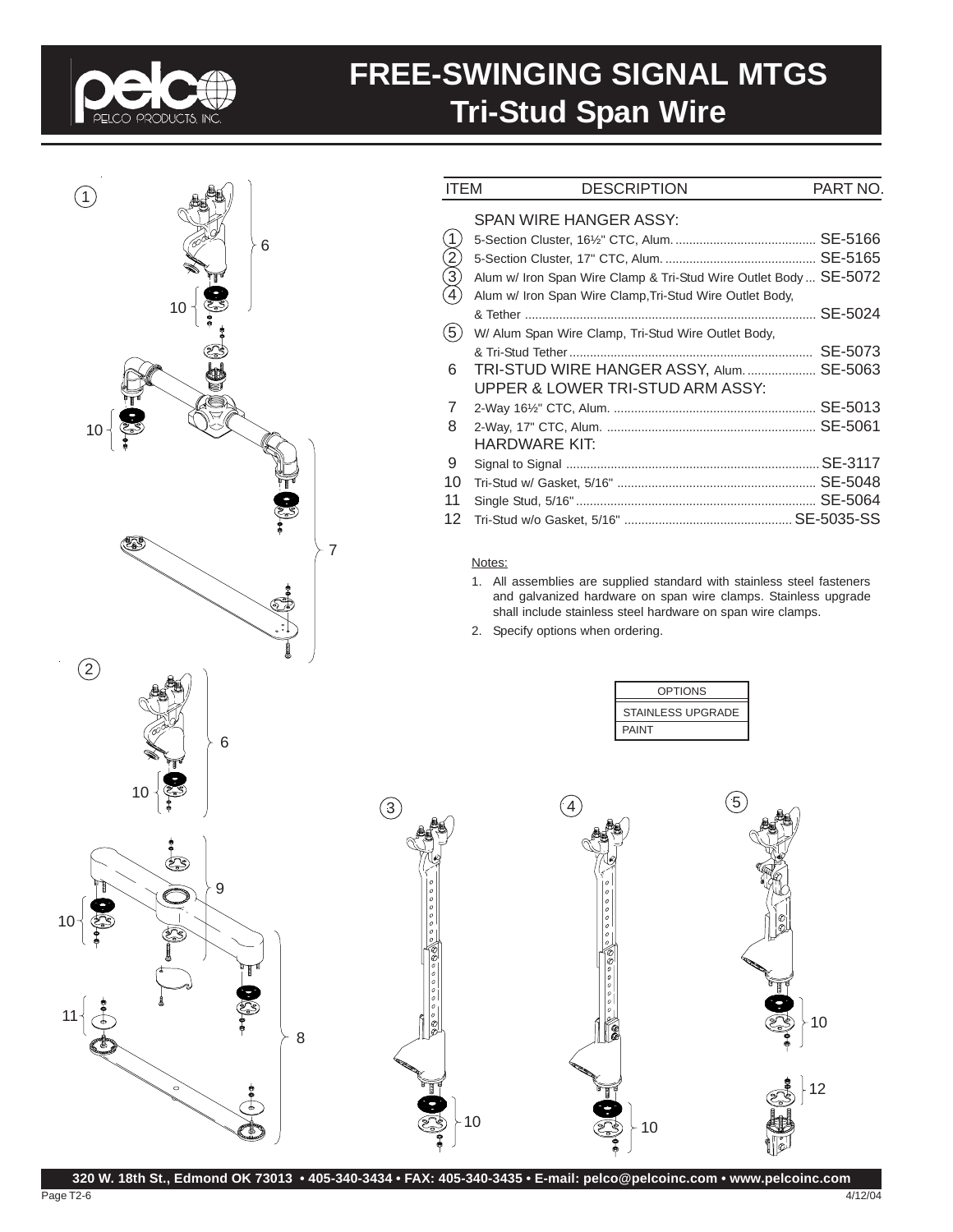

### **FREE-SWINGING SIGNAL MTGS Aluminum Span Wire, 1½"**





4 5 16 <sup>16</sup> <sup>16</sup>

05/11/05

 $\circled{6}$ 

 $\circled3$ 

| <b>ITEM</b>                               | <b>DESCRIPTION</b>                 | PART NO. |
|-------------------------------------------|------------------------------------|----------|
|                                           | SPAN WIRE HANGER ASSY:             |          |
|                                           |                                    |          |
|                                           |                                    |          |
|                                           |                                    |          |
|                                           |                                    |          |
| $\frac{1}{2}$<br>$\frac{3}{4}$            |                                    |          |
| $\widetilde{6}$                           |                                    |          |
|                                           | <b>UPPER &amp; LOWER ARM ASSY:</b> |          |
|                                           |                                    |          |
|                                           |                                    |          |
| $\begin{pmatrix} 7 \ 8 \ 9 \end{pmatrix}$ |                                    |          |
|                                           | <b>UPPER ARM ASSY:</b>             |          |
| 10                                        |                                    |          |
| 11                                        |                                    |          |
| 12 <sup>2</sup>                           |                                    |          |
|                                           | LOWER ARM ASSY:                    |          |
| 13                                        |                                    |          |
| 14                                        |                                    |          |
| 15                                        |                                    |          |
| 16                                        |                                    |          |
| 17                                        |                                    |          |

Notes:

- 1. All assemblies are supplied standard with stainless steel fasteners and galvanized hardware on span wire clamps. Stainless upgrade shall include stainless steel hardware on span wire clamps.
- 2 Please specify options when ordering.





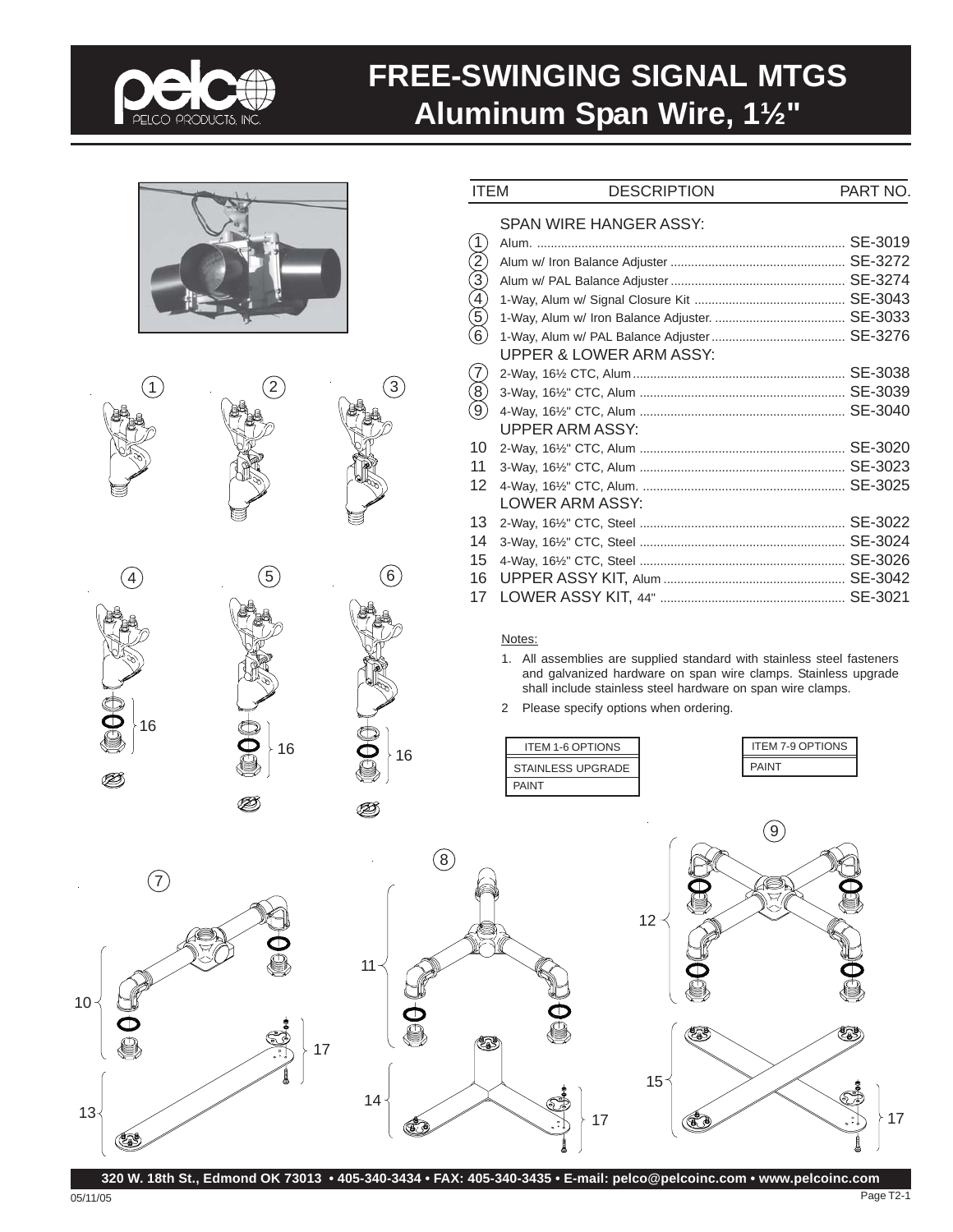

# **FREE-SWINGING SIGNAL MTGS Aluminum Span Wire, 1½"**



| <b>ITEM</b>                         | <b>DESCRIPTION</b>                                   | PART NO. |
|-------------------------------------|------------------------------------------------------|----------|
|                                     | SPAN WIRE ASSY:                                      |          |
| $\hat{A}$                           |                                                      | SE-3120  |
| $\widetilde{2}$                     |                                                      |          |
|                                     | HORIZONTAL SPAN WIRE ASSY:                           |          |
|                                     | w/ Slip Tee & Iron Span Wire Clamp, Alum.  AB-0127   |          |
| $\begin{matrix} 3 \ 4 \end{matrix}$ | w/Tube Saddle & Iron Span Wire Clamp, Alum.  AB-0123 |          |
| 5                                   | SPAN WIRE HANGER ASSY:                               |          |
|                                     |                                                      | SE-3066  |
| 6                                   |                                                      | SE-3019  |
| 7                                   |                                                      | SE-3042  |
| 8                                   | UPPER & LOWER ARM, 2-Way, 161/2" CTC, Alum           | SE-3038  |
| 9                                   | LOWER ARM ASSY., 2-Way, 161/2" CTC, Steel            | SE-3022  |
| 10                                  |                                                      |          |
| 11                                  |                                                      | SE-3021  |
| 12                                  |                                                      |          |

#### Notes:

- 1. All assemblies are supplied standard with stainless steel fasteners and galvanized hardware on span wire clamps. Stainless upgrade shall include stainless steel hardware on span wire clamps.
- 2. Please specify options when ordering.

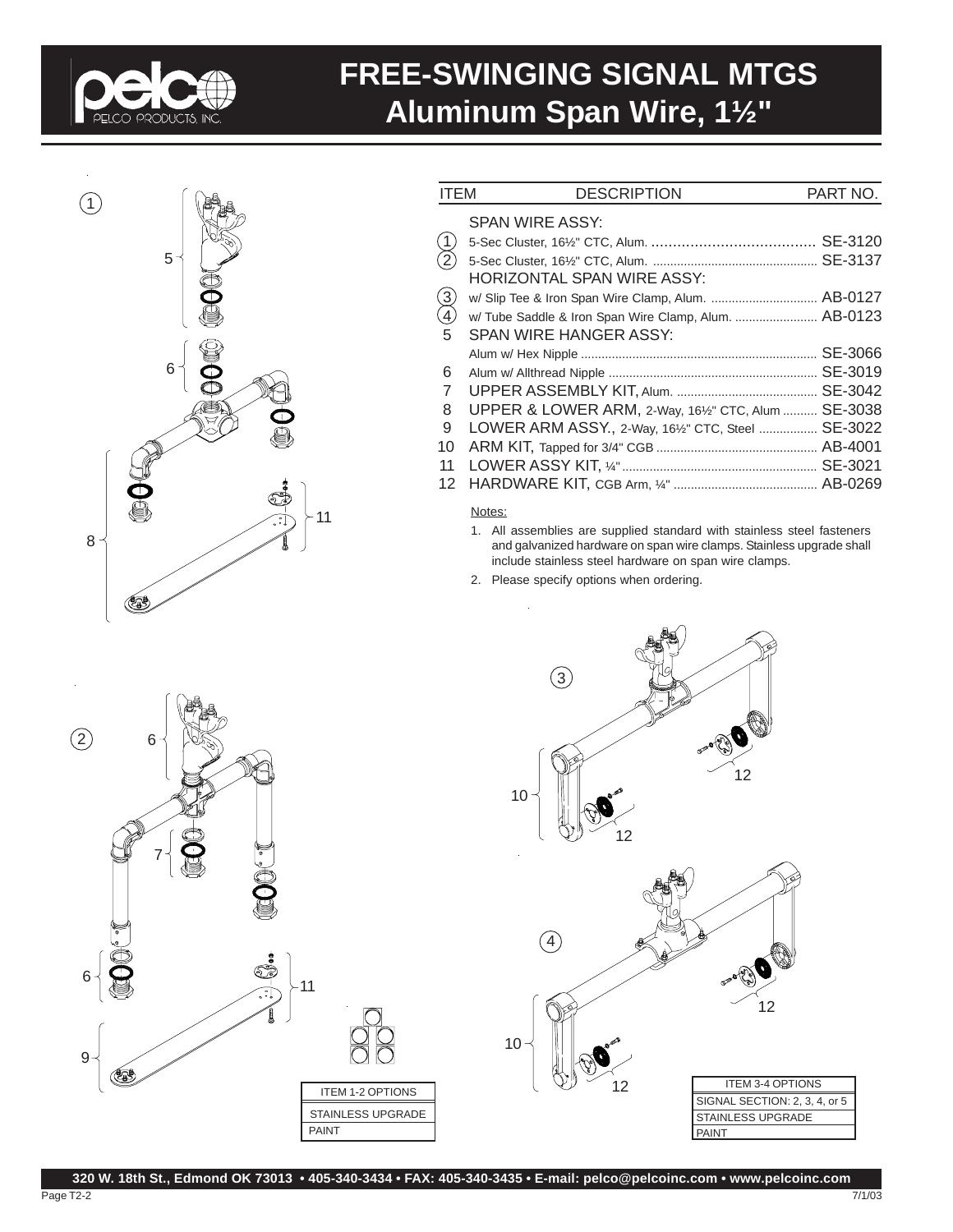

## **FREE-SWINGING SIGNAL MTGS Tether Assemblies**



| <b>ITEM</b>                                 | <b>DESCRIPTION</b>                              | PART NO. |
|---------------------------------------------|-------------------------------------------------|----------|
| $\begin{pmatrix} 1 \\ 2 \\ 4 \end{pmatrix}$ | <b>TETHER ASSEMBLY:</b><br><b>HARDWARE KIT:</b> |          |
| 5                                           |                                                 |          |
| 6                                           |                                                 |          |

#### Notes:

- 1. All assemblies are supplied standard with stainless steel fasteners.
- 2. Please specify options when ordering.







| <b>ITEM 1-3 OPTIONS</b> |
|-------------------------|
| <b>EXTENDER:</b>        |
| 11". 19" or 72"         |
| PAINT                   |





 $\circled{4}$ 



| l<br>PTION |  |
|------------|--|
| PAINT      |  |